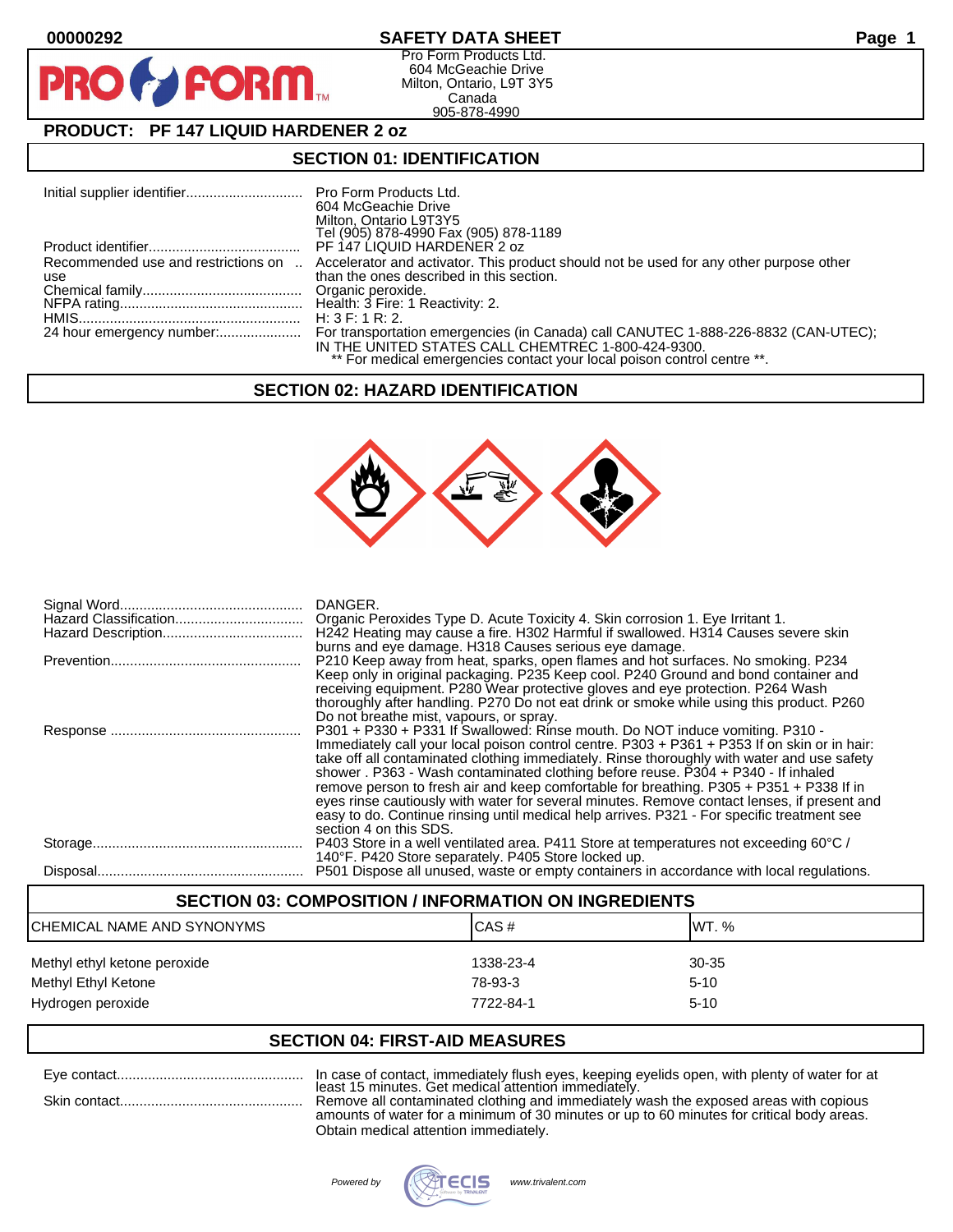# **PRODUCT: PF 147 LIQUID HARDENER 2 oz**

## **SECTION 04: FIRST-AID MEASURES**

| If inhaled, remove to fresh air. If not breathing, give artificial respiration. If breathing is                                                                                                                                                                                                      |
|------------------------------------------------------------------------------------------------------------------------------------------------------------------------------------------------------------------------------------------------------------------------------------------------------|
| difficult, give oxygen, obtain medical attention.<br>Do not induce vomiting. If ingestion is suspected, contact physician or poison control center immediately. If spontaneous vomiting occurs have victim lean forward with head                                                                    |
| down to prevent aspiration of fluid into the lungs. Never give anything by mouth to an<br>unconscious person.<br>Treat victims symptomatically. The main hazard from ingestion is aspiration of the liquid into the lungs producing chemical pneumonitis. In the event of an incident involving this |
| product ensure that medical authorities are provided a copy of this safety data sheet.                                                                                                                                                                                                               |

### **SECTION 05: FIRE-FIGHTING MEASURES**

| Suitable and unsuitable extinguishing<br>media                                                                     | "Alcohol" foam, CO2, dry chemical. Water fog. Do not use water in a jet.                                                                                                                                                                                                                                                       |
|--------------------------------------------------------------------------------------------------------------------|--------------------------------------------------------------------------------------------------------------------------------------------------------------------------------------------------------------------------------------------------------------------------------------------------------------------------------|
| Specific hazards arising from the<br>hazardous product, such as the nature of<br>any hazardous combustion products | Oxides of carbon (CO, CO2). Ethane and Methane.                                                                                                                                                                                                                                                                                |
| Special protective equipment and<br>precautions for fire-fighters                                                  | Firefighter should be equipped with self-contained breathing apparatus and full protective<br>clothing to protect against potentially toxic and irritating fumes. Fight fire like a fuel oil fire.<br>Cool fire-exposed containers with cold water spray. Heat will cause pressure buildup and<br>may cause explosive rupture. |
| Unusual fire / explosion hazards                                                                                   | During a fire, irritating and toxic gases and aerosols may be generated by thermal<br>decomposition and combustion.                                                                                                                                                                                                            |

## **SECTION 06: ACCIDENTAL RELEASE MEASURES**

 Leak/spill.................................................. Keep away from heat, sparks and flames. Avoid breathing vapours and skin contact. Remove sources of ignition if combustible or flammable vapours may be present and ventilate area. Evacuate all non-essential personnel. Use a self contained breathing apparatus. Contain the spill. Absorb with earth, sand, or another dry inert material. Scrape or shovel into containers. Spilled material and water rinses are classified as chemical waste, and must be disposed of in accordance with current local, provincial, state, and federal regulations. Prevent material from contaminating soil and from entering sewers, waterways or low areas.

## **SECTION 07: HANDLING AND STORAGE**

# **SECTION 08: EXPOSURE CONTROLS / PERSONAL PROTECTION**

| <b>IINGREDIENTS</b>                                                                                | TWA               | <b>ACGIH TLV</b><br><b>STEL</b>                                                                                                                                                                                                                                                                                                      | PEL                         | <b>OSHA PEL</b><br><b>STEL</b> | <b>NIOSH</b><br><b>REL</b>                  |
|----------------------------------------------------------------------------------------------------|-------------------|--------------------------------------------------------------------------------------------------------------------------------------------------------------------------------------------------------------------------------------------------------------------------------------------------------------------------------------|-----------------------------|--------------------------------|---------------------------------------------|
| Methyl ethyl ketone<br>peroxide                                                                    | 0.2 ppm (ceiling) | Not Established                                                                                                                                                                                                                                                                                                                      | Not Established             | Not Established                | Not Established                             |
| Methyl Ethyl Ketone                                                                                | $200$ ppm         | 300 ppm                                                                                                                                                                                                                                                                                                                              | $200$ ppm                   | Not established                | 200 ppm TWA                                 |
|                                                                                                    |                   | CA ON: 200ppm (TWA), 300ppm (STEL)                                                                                                                                                                                                                                                                                                   |                             |                                |                                             |
| Hydrogen peroxide                                                                                  | 1 ppm             | Not Established                                                                                                                                                                                                                                                                                                                      | 1 ppm TWA; 1.4<br>mg/m3 TWA | Not Established                | 1 ppm TWA; 1.4<br>mg/m3 TWA; 75<br>ppm IDLH |
| Liquid chemical goggles. Chemical safety goggles and full faceshield if a splash hazard<br>exists. |                   |                                                                                                                                                                                                                                                                                                                                      |                             |                                |                                             |
|                                                                                                    |                   | Chemical resistant gloves.<br>Wear adequate protective clothes. Wear long sleeves and trousers to prevent dermal<br>exposure.<br>Safety boots per local regulations.<br>Local exhaust ventilation is recommended. Wear an appropriate, properly fitted respirator<br>when contaminant levels exceed the recommended exposure limits. |                             |                                |                                             |
|                                                                                                    |                   |                                                                                                                                                                                                                                                                                                                                      |                             |                                |                                             |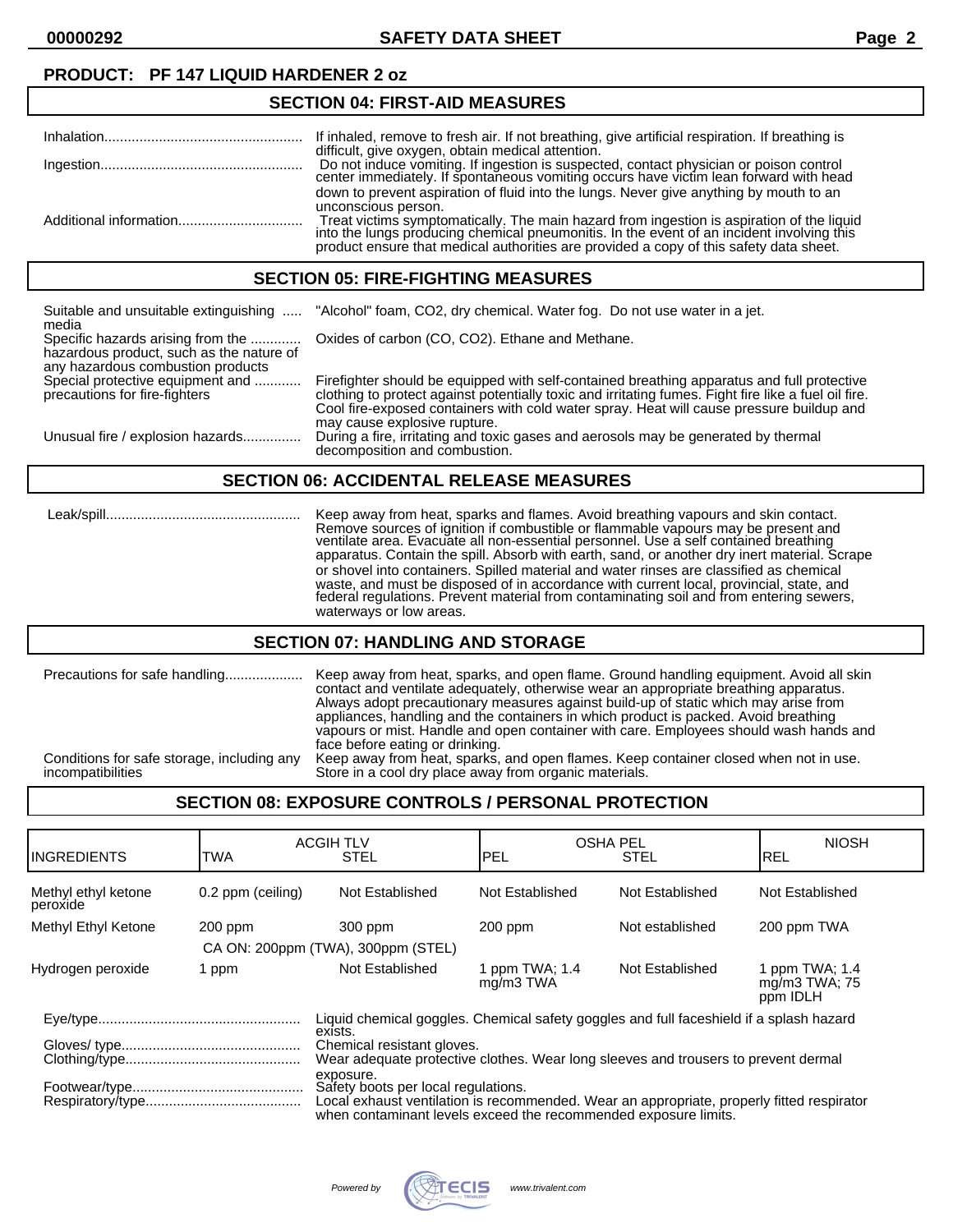**00000292 SAFETY DATA SHEET Page 3**

## **PRODUCT: PF 147 LIQUID HARDENER 2 oz**

# **SECTION 08: EXPOSURE CONTROLS / PERSONAL PROTECTION**

|                                  | Emergency shower should be in close proximity. Eye wash facility should be close in                                       |
|----------------------------------|---------------------------------------------------------------------------------------------------------------------------|
|                                  | proximity.                                                                                                                |
| Appropriate engineering controls | Local exhaust at points of emission. Use local exhaust or general room ventilation sufficient<br>to prevent overexposure. |
|                                  |                                                                                                                           |

# **SECTION 09: PHYSICAL AND CHEMICAL PROPERTIES**

| Appearance/Physical state                      | Liquid.                    |
|------------------------------------------------|----------------------------|
|                                                | Colourless.                |
|                                                | Slight.                    |
|                                                | Not available.             |
| Vapour pressure (mm Hg)                        | No data.                   |
| Vapour density (air=1)                         | No data.                   |
|                                                | No data.                   |
| Relative Density (Specific Gravity)            | $8.33$ lb/usg - 1.00 g/mL. |
| Melting / Freezing point (deg C)               | No data.                   |
|                                                | Partially in water.        |
| Initial boiling point / boiling range (deg C). | No data.                   |
|                                                | No data.                   |
| Flash point (deg C), method                    | 94.                        |
| Auto ignition temperature (deg C)              | No data.                   |
| Upper flammable limit (% vol)                  | No data.                   |
| Lower flammable limit (% vol)                  | No data.                   |
| Partition coefficient - n-octanol/water        | Not available.             |
|                                                | No data.                   |
|                                                | No data.                   |

## **SECTION 10: STABILITY AND REACTIVITY**

|                                  |                                                                             | Stable at normal temperatures and pressures.                                                            |  |  |
|----------------------------------|-----------------------------------------------------------------------------|---------------------------------------------------------------------------------------------------------|--|--|
|                                  |                                                                             | Avoid open flames, sparks, heat, electrical and static discharge, storage at high                       |  |  |
|                                  | discharge, shock or vibration                                               | temperatures.<br>Conditions to avoid, including static  Strong oxidizers. Strong bases. Amines. Copper. |  |  |
| Hazardous decomposition products |                                                                             | Oxides of carbon (CO,CO2).                                                                              |  |  |
|                                  | Possibility of hazardous reactions Hazardous polymerization will not occur. |                                                                                                         |  |  |
|                                  | CECTION 44. TOVICOLOGICAL INFORMATION                                       |                                                                                                         |  |  |

## **SECTION 11: TOXICOLOGICAL INFORMATION**

| <b>INGREDIENTS</b>                                         |                                                                                                                                                                                                                                                                                                                                                                                                                                                                                                                                                                                                                                                                                            | LC50                                                        | LD50                                                                                 |
|------------------------------------------------------------|--------------------------------------------------------------------------------------------------------------------------------------------------------------------------------------------------------------------------------------------------------------------------------------------------------------------------------------------------------------------------------------------------------------------------------------------------------------------------------------------------------------------------------------------------------------------------------------------------------------------------------------------------------------------------------------------|-------------------------------------------------------------|--------------------------------------------------------------------------------------|
| Methyl ethyl ketone peroxide                               |                                                                                                                                                                                                                                                                                                                                                                                                                                                                                                                                                                                                                                                                                            | 200 ppm (4hr, rat) 170 mg/l (4hr,<br>mouse)                 | 6.86 ml/kg (rat, oral) 500 mg/kg<br>(rabbit, dermal)                                 |
| Methyl Ethyl Ketone                                        |                                                                                                                                                                                                                                                                                                                                                                                                                                                                                                                                                                                                                                                                                            | >5,000 ppm (6 hours, rat), 11000<br>ppm (45 minutes, mouse) | 3,400 mg/kg (rat, oral),<br>>8000 mg/kg (rabbit, dermal), 670<br>mg/kg (mouse, oral) |
| Hydrogen peroxide                                          |                                                                                                                                                                                                                                                                                                                                                                                                                                                                                                                                                                                                                                                                                            | No data                                                     | No data                                                                              |
| Acute Toxicity Estimate (ATE)<br>Effects of acute exposure | ATE (mix) oral: 1429 mg/kg. ATE (mix) inhalation vapour: 220 mg/L.<br>Eye contact. Skin contact. Inhalation. Ingestion.<br>Corrosive to eyes. Contact with eyes can cause severe irritation. May cause eye damage.<br>Contact with skin can cause severe irritation. Inhalation of vapours can cause nasal and<br>respiratory irritation, dizziness, weakness, fatigue, nausea, headache, possible<br>unconsciousness, and asphyxiation. If ingested, this product may be absorbed and result in<br>gastrointestinal irritation, nausea, vomiting, and diarrhea. May cause burns of the mouth,<br>throat, esophagus, and stomach. Aspiration of material into the lungs can cause chemical |                                                             |                                                                                      |
|                                                            | pneumonitis which can be fatal.<br>Prolonged or repeated overexposure can cause damage to eyes, skin, and mucous<br>membranes. May aggravate pre-existing skin and eye disorders. May cause respiratory<br>damage. Extended exposure to MEKP can cause liver and kidney damage.<br>IARC has classified Hydrogen Peroxide as a Group 3 - Not classifiable as to its<br>carcinogenicity to humans.<br>No known reproductive effects.                                                                                                                                                                                                                                                         |                                                             |                                                                                      |
|                                                            |                                                                                                                                                                                                                                                                                                                                                                                                                                                                                                                                                                                                                                                                                            |                                                             |                                                                                      |
|                                                            |                                                                                                                                                                                                                                                                                                                                                                                                                                                                                                                                                                                                                                                                                            |                                                             |                                                                                      |